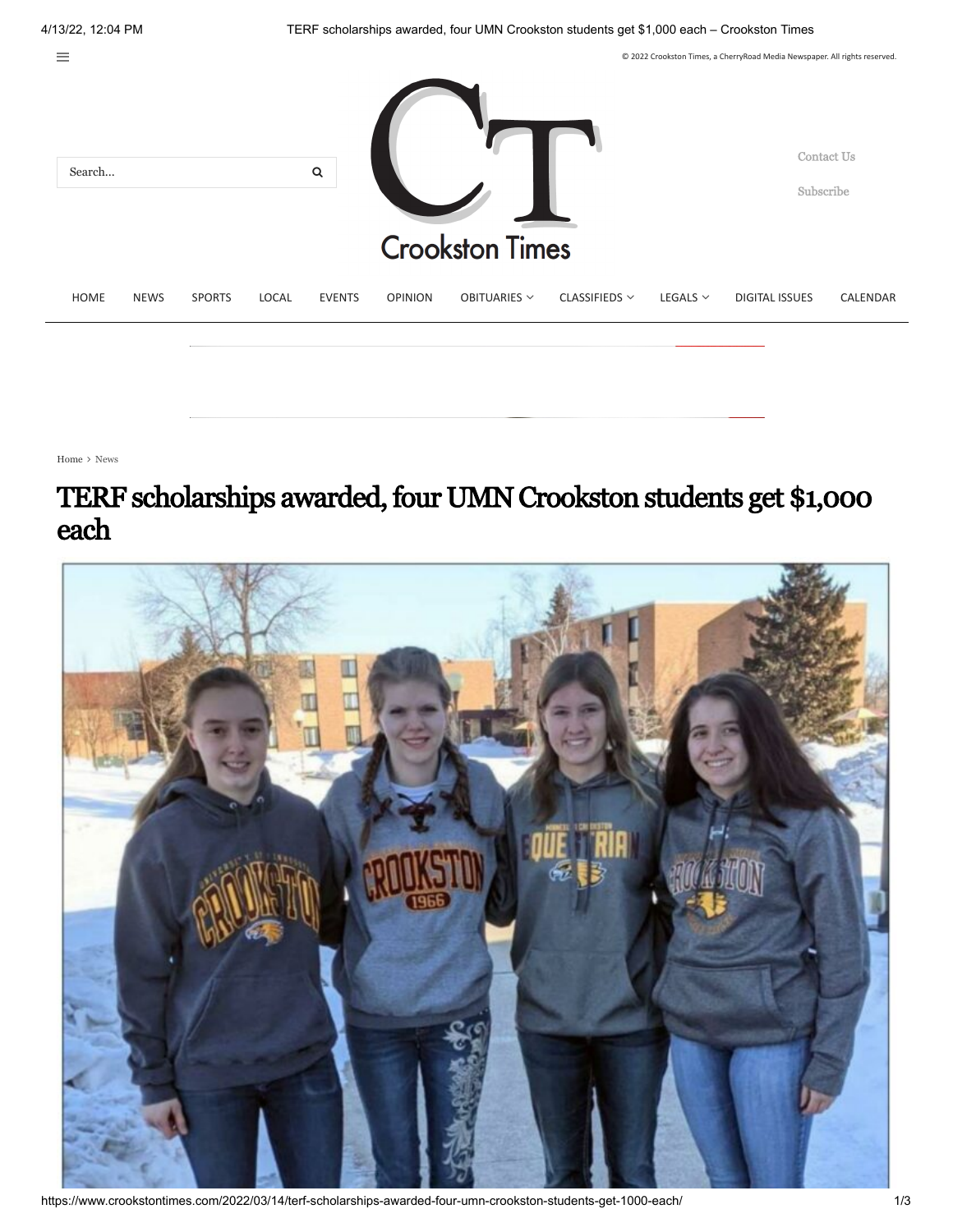

[Left to right: Sophomore Abby Olsen of Chisago City, MN, sophomore Jenna Pedrow of Blaine, MN, junior Kendra Putzke of Esko, MN, sophomore Ashleigh Lueder of Rochester, MN. \(Submitted\)](https://www.crookstontimes.com/wp-content/uploads/2022/03/03-15-10-Ar00603022.jpg)

[March 14, 2022](https://www.crookstontimes.com/2022/03/14/terf-scholarships-awarded-four-umn-crookston-students-get-1000-each/) in [News](https://www.crookstontimes.com/category/news/)

## University of Minnesota Crookston

Four UMN Crookston Equine Science students receive one-thousand dollar scholarships. The Thoroughbred Education and Research Foundation (TERF) awarded, Sophomore Abby Olsen (Chisago City, Minn.), sophomore Jenna Pedrow (Blaine, Minn.), junior Kendra Putzke (Esko, Minn.), sophomore Ashleigh Lueder (Rochester, Minn.)

Morgan Pyles, PhD, and Assistant Professor of Agriculture and Natural Resources, says the scholarships were awarded to students studying equine science or equine business management , and pursuing a career in the equine industry. "The goal of the scholarship funds is to provide financial support for students during their education to give them the freedom to explore career paths and gain experience through extracurricular activities, internships, and training while at UMN Crookston," Pyles said.

TERF's mission is to support thoroughbred health and welfare by funding scholarships, educational programs, and equine research with a priority to make racing safer. "UMN Crookston's equine program is dedicated to promoting the equine industry by preparing the next generation of equine professionals through hands-on learning opportunities in handling and training, health management, nutrition,and reproduction," Pyles said.

## Latest Stories

[City Council hears from APG Development on planned apartments on North Broadway](https://www.crookstontimes.com/2022/04/12/city-council-hears-from-apg-development-on-planned-apartments-on-north-broadway/) April 12, 2022

[Crookston FFA earns spot at first state convention](https://www.crookstontimes.com/2022/04/12/crookston-ffa-earns-spot-at-first-state-convention/) April 12, 2022

[Huskies Sweep Golden Eagles in Conference Play](https://www.crookstontimes.com/2022/04/12/huskies-sweep-golden-eagles-in-conference-play/) April 12, 2022

[Emma Borowicz Wins 400m Hurdles](https://www.crookstontimes.com/2022/04/12/emma-borowicz-wins-400m-hurdles/) April 12, 2022